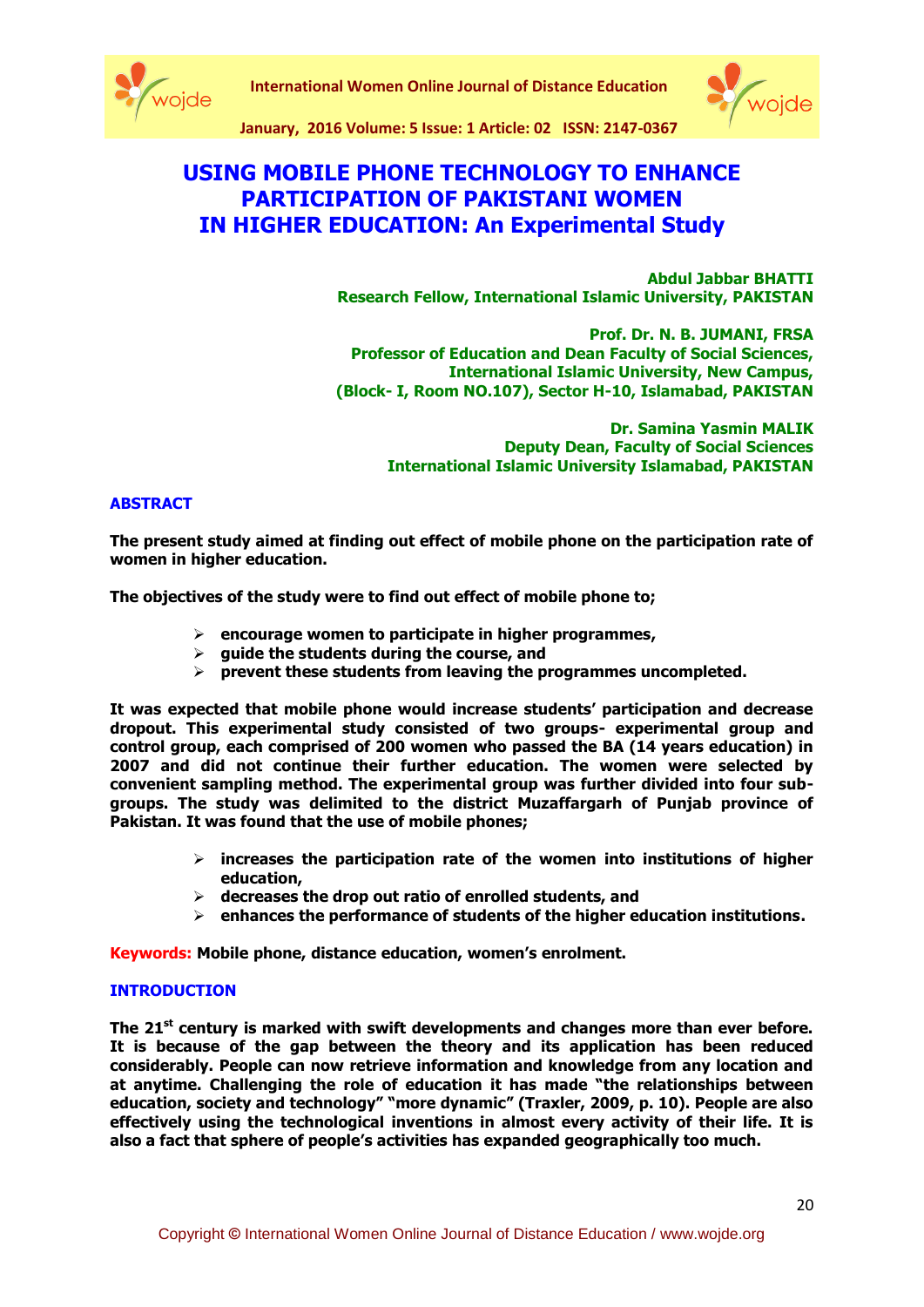



**Now people live far away from their home cities or countries. Therefore, they need and are efficiently using mobile technology for mutual interaction, shopping, business transaction, and learning, and electronic mobile devices are now "radically transforming societal notions of discourse and knowledge, and are responsible for new forms of art, employment, language, commerce, deprivation, and crime, as well as learning" (Traxler, 2007, p. 2). Ally (2009, p. 1) contends that considerable expansion in the use of mobile tools by people in every part of the world, ever increasing use of mobile phones by the people for socialization and to accomplish routine tasks, conducting business transactions by the mobile technology, and probable demand of the people to have access to learning resources through mobile technology convey a message that "education and training have no other choice but to deliver learning materials on mobile devices," so that "the twenty-first century learner and worker," particularly the nomadic who have to travel much, will be able to "learn from anywhere and at anytime using mobile technology" (p.2).**

### **REVIEW OF LITERATURE**

**The number of users of mobile phones is continuously increasing throughout the world. The wide of variety of prices of the mobile phones, ease of accessibility, and its multiple usages have contributed much in rapid rise in the figures of its users on massive scale. The mobile phone manufacturing industry and the mobile phone telecom companies are continuously expanding not only in developed countries but also in the developing countries. Khanna and Singh (2011, p. 399) rightly assert that:**

> **Mobile phones have changed the entire communication scenario of the World. They have become multipurpose tools which are being used for communication, education and gaming or accessing information. Development practitioners and communication experts see mobile phones as important tools in the hands of all communities for social development.**

**Mobile education provides personalized learning. Personalized learning accepts the individual differences among the learners and employs diverse learning styles and variety of approaches keeping in view the varied needs of the learners.** 



**Figure 1. The 'just enough, just in time, just for me' model of flexible learning (Adopted from Peters, 2007, p. 3)**

**Mobile education is also much helpful in situated learning or on the job learning or learning in the field. It is also a good means for authentic learning which is learning that addresses real-world problems relevant to the learners or community. Peters (2007, p. 1)**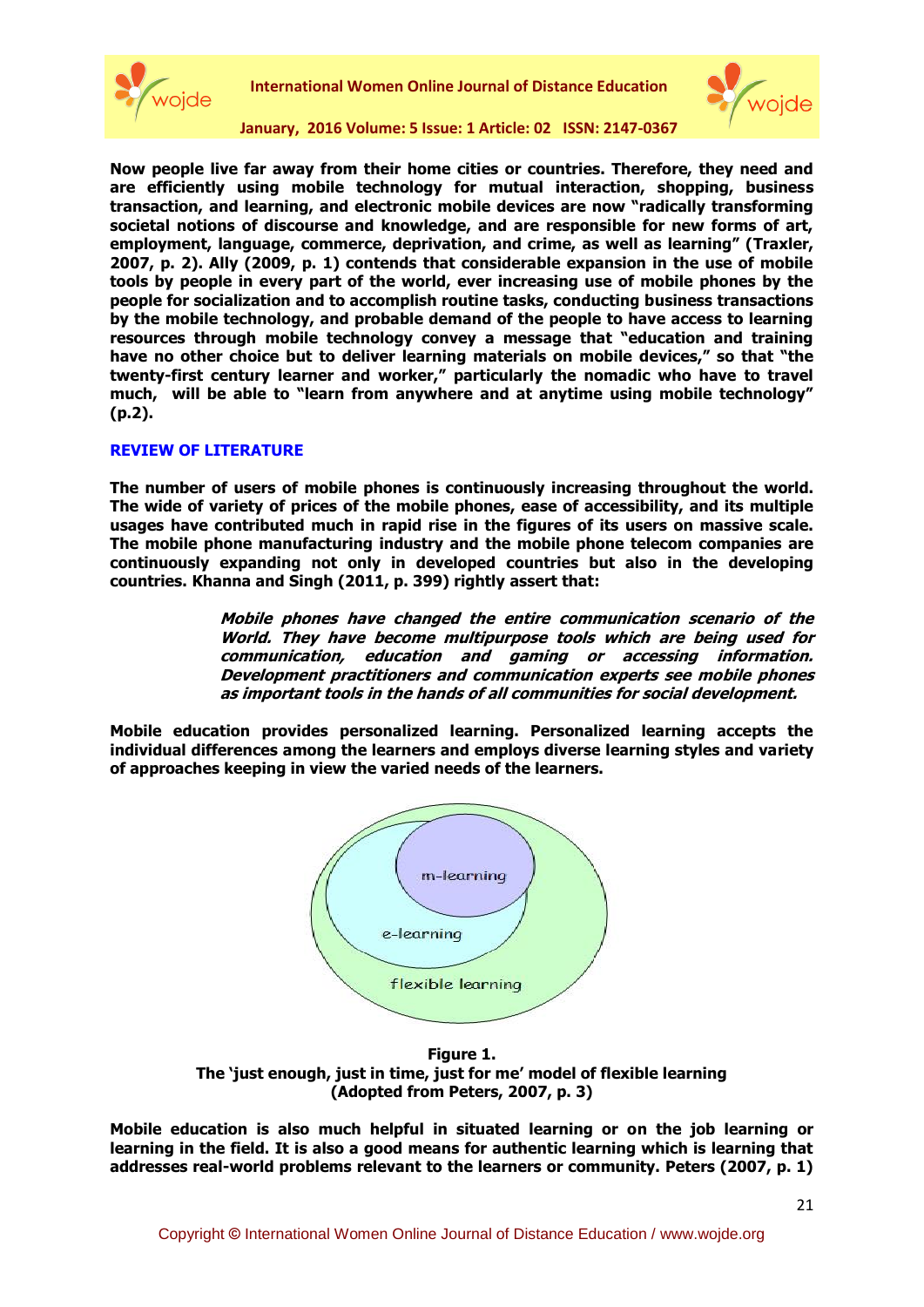



**suggests that mobile learning lies within the framework of flexible learning and the elearning, so it fits to "directly to the 'just enough, just in time, just for me' model of flexible learning". Fig. 1 illustrates his model of mobile learning as flexible learning.**

**Mobile technology has the potential for transmitting the information and conducting instruction to the people of inaccessible areas, it can reach the areas where there are no educational facilities. Thus the students, workers, businessmen can benefit from it without leaving their homes or work place. Kurubacak (2007, p.222) conducted research to identify research priorities and needs in mobile learning technologies for distance education employing Delphi technique and 72 experts of distance education said that mobile learning is "very important" because of;**

- **1. Changing roles**
- **2. Multicultural curriculum**
- **3. Global patterns influenced by mobile learning technologies**
- **4. Interactive synchronous communications**
- **5. cultural biases and stereotypes**
- **6. The philosophy of mobile learning**
- **7. Current trends that influence the technological managements and leaderships**
- **8. Global values, ethics and norms**
- **9. Trends outside of the organizations**
- **10. Stakeholder involvements**

**Traxler (2007) mentions following categories of mobile learning:**

- **Technology-driven mobile learning (Use of new technology in an educational setting for pedagogy)**
- **Miniature but portable e-learning (Using mobile technology to modernize conventional e-learning, e.g. adding Virtual Learning Environment [VLE])**
- **Connected classroom learning (use of mobile technology in classroom for collaborative interaction and learning, e.g. interactive whiteboards)**
- **Informal, personalized, situated mobile learning (Providing the new technology for learning opportunities which are impossible otherwise, e.g. location awareness or video-capture)**
- **Mobile training/ performance support (Using technology for professional development and just-in-time on the job support of mobile workers)**
- **Remote/rural/development mobile learning (Using mobile technology where conventional e-learning technologies would fail) (pp. 3-4)**

**Keegan (2005) rightly claims that distance education is going to be wireless because of the rapid pace as well as deep penetration of mobile technology in the world.** 

**The alacrity with which the people are using this technology forces the educators of the distance education to accept the challenge of harnessing the maximum utilization of the mobile devices for pedagogy as well as andragogy.**

**Russell (2005) [as mentioned in Rekkedal & Dye, 2007, p. 18] advocates that mobile technologies can provide following services in distance teaching-learning programme;**

- **Password retrieval for students who have forgotten their password**
- **Welcome message to students (containing their user name, password, guiding tips, a permission request for interaction with the student via mobile phone)**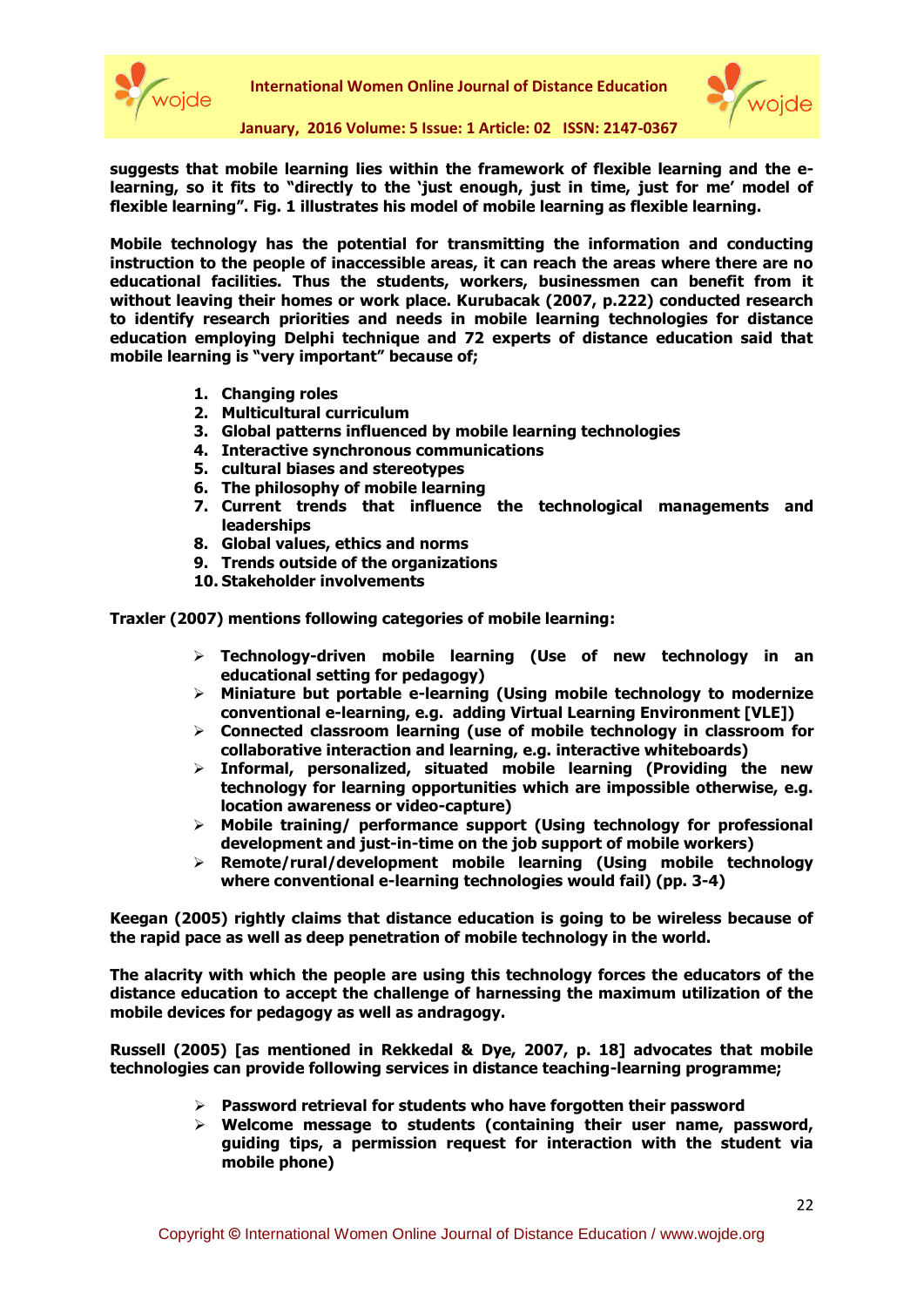



#### **January, 2016 Volume: 5 Issue: 1 Article: 02 ISSN: 2147-0367**

- **The introductory course**
- **Reminders to students who fall behind their studies**
- **Reminders to students to register and enroll for exams via mobile phones**
- **Delivery of interactive quizzes**
- **Delivery of notification to teachers**
- **Delivery of notifications related to assignments and grade posted**
- **Development of a Web interface that allows teachers and administrators to send SMS messages to students, and allows students to send messages to other students**
- **Allow students to upload pictures and text to their presentation**
- **Allow students to upload pictures and text to their blog**

**Researches by Ragus (2004), Deviney and Koschembahr (2004) prove that mobile learning can be effectively used for training managers, teachers, ground staff, new sales associates, and apprentices.** 

**It reduces the "formality of the learning experience", engages the "reluctant learners", and raises the "self-confidence" of learners (Attewell, 2004). Peters (2007) asked seven mobile providers in his study entitled "M-Learning: Positioning educators for a mobile, connected future" and found following students were eager to use mobile for learning because;**

- **Mobile phones are used for interaction with parents for example SMS about attendance and performance**
- **Students already have mobile phones and it would be good if they were used more for learning**
- **Some colleges use mobile phones for communicating with students using text reminders**
- **SMS is already in place but the opportunities to use it for learning have not been considered in great depth**
- **Resourceful teachers are incorporating SMS because young people are using it anyway, it's a great motivational tool**
- **M-Learning allows students to get a response quickly, at all hours. (pp. 10- 11)**

**In a study, Hayes, Stephen and Hall (n.d., p.3) found that students identified that receiving text messaging support was:**

- **Very useful to inform students of class changes or cancellations**
- **It makes the lecturer more accessible and approachable**
- **Good to advise students of topics to be covered in upcoming lectures**
- **Could be used to summarize lectures or note important points to remember**
- **Helps consolidate knowledge by asking questions to get students thinking about what they have just learned and remember it.**
- **Helps to motivate students and remind them of assignments/homework to be done.**
- **Useful to recommend extra reading or websites for further information.**
- **Builds rapport between lecturers and students.**

#### **CHALLENGES TO MOBILE LEARNING**

**As we are undergoing through the "first generation of truly portable information and communications technology" (Peters, 2007, p. 1), several problems and different issues have arisen that need to be addressed. In addition to the problems that are associated**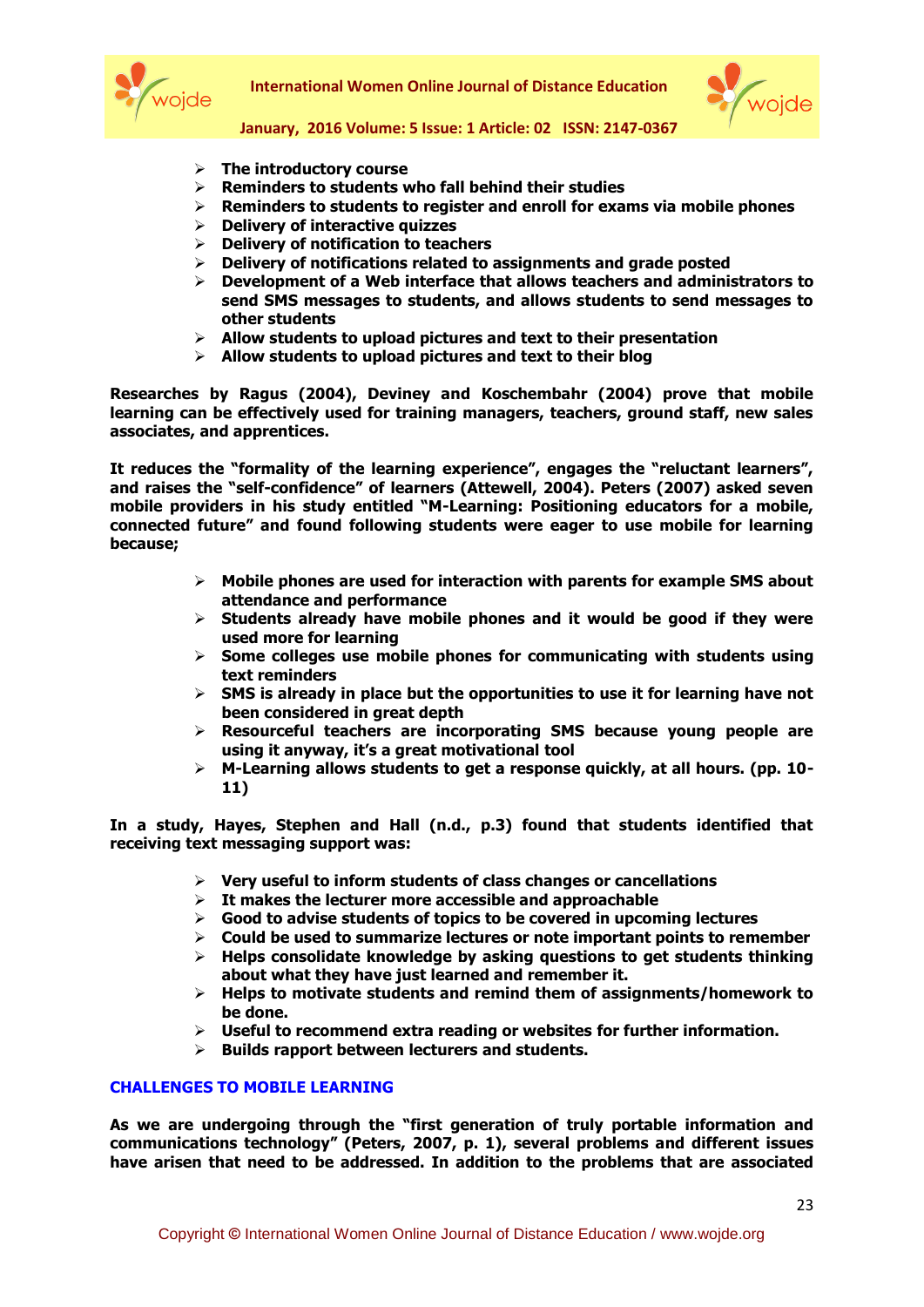



**with the use of technology such as cost and maintenance, followings are the major problems and issues with particular reference to the use of mobile phones in education;**

#### **Small Screen**

**the mobile phones usually have too small screens to allow availability of all information on it (Rekkedal & Dye, 2007, p. 2). It has limited space.**

#### **Limited Data Transfer Rate**

**"When people use a mobile device with Internet connectivity, the connection speed is traditionally lower than, for instance, that of a traditional mobile phone" (Rekkedal & Dye, 2007, p. 2).**

#### **Partially Explored**

**Although mobiles phones have been used effectively for educating the people, yet its full potentials in the teaching-learning process have not been achieved. It is still challenge for the researchers and educational experts to find out the areas where the mobiles phones can more successfully be used.**

#### **SITUATION IN PAKISTAN**

**In Pakistan the enrolment rate for higher education is only 4.9% (Lynd, 2007, pp.11-12) and rate of enrolment of women is even less than that.** 

**Despite improvements during the last one decade, access to education and particularly higher education remains a problem for women in Pakistan.** 

**In Pakistan social, cultural, economic and historical factors have directly and indirectly affected the status and rights of women at every level and in all sectors, and have negatively impacted on their integration in development.** 

**Financial constraints, unavailability of institutions of higher education in the neighborhood, social taboos, and lack of market demand oriented programmes are some of the factors which are responsible for this less participation rate in higher education level in Pakistan.** 

**However, lack of proper guidance and unawareness of available opportunities for higher are also accountable for non-entrance of Pakistani women into institutions of higher education.**

**About 70% (131 millions) of Pakistani population are the mobile phone users (Dawn, 2011). This offers an excellent potential for utilizing the mobile phones for educational purposes for the country like Pakistan which has meager resources for human capital development.** 

**The present study is an effort for utilizing the mobile phones for guidance, encouragement, and teaching the women of Pakistan.** 

**The study would be helpful for the administrators of higher education to see possibilities of mobile phone for enhancing enrolment of women. Moreover it would be also helpful authorities of universities with distance learning programmes to use mobile phone for providing guidance to their present and potential students.**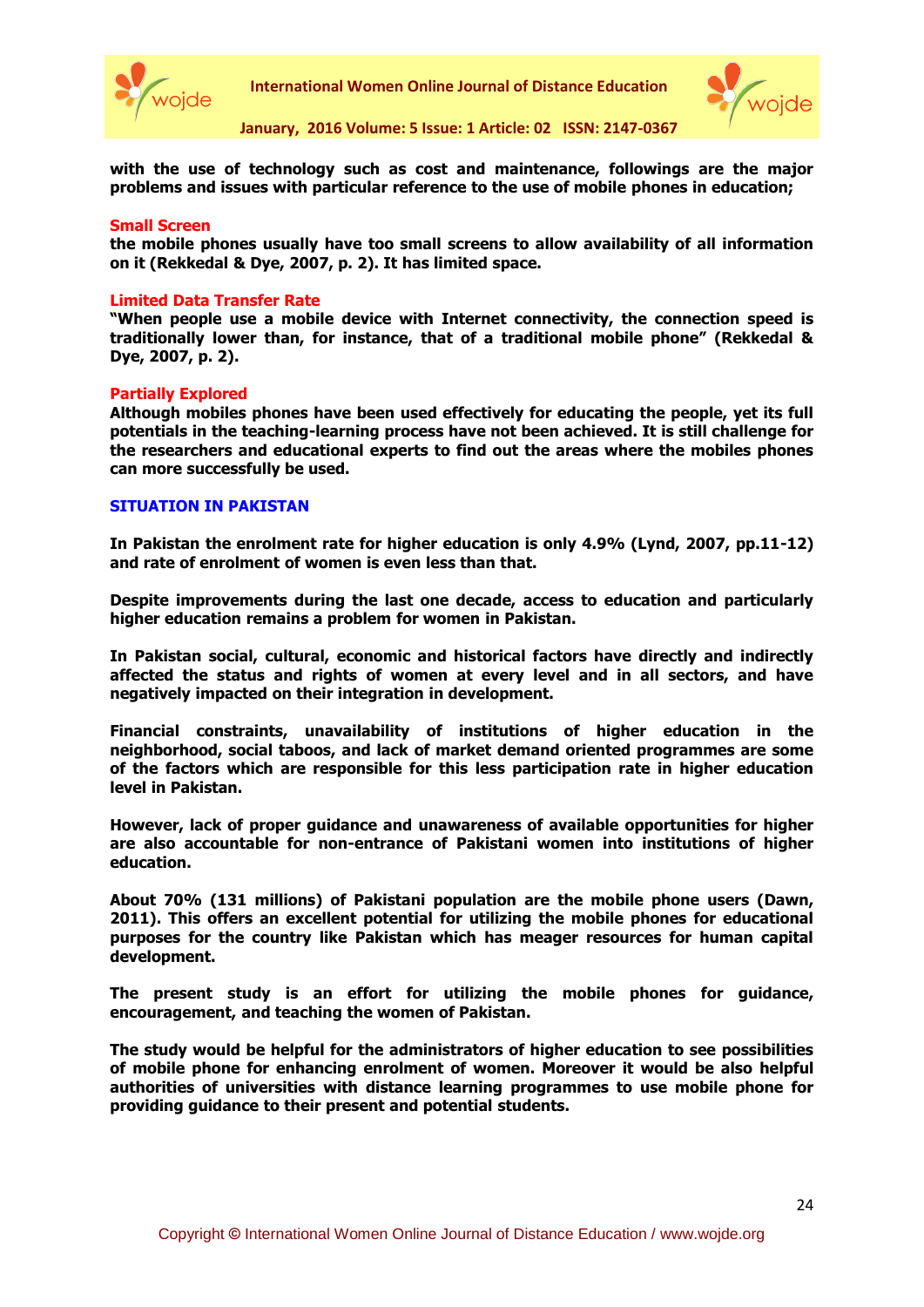



#### **THE STUDY**

**The present study aimed at finding out effect of mobile phone on the participation rate of women in higher education. The objectives of the study were to find out effect of mobile phone to; encourage women to participate in higher programmes, guide the students during the course and prevent these students from leaving the programmes uncompleted.**

**The study is based on the Anderson's (2003) "learning equivalency theory" which he developed to give a theoretical ground for the learning process from emerging technologies.**



**Figure 2. Learning interactions**

**Anderson (2010, p. 24) suggests that out of these interactions, "any one type of interaction would be sufficient to create a high-quality learning experience".** 

**In the present study two interactions that is Student-teacher, and student-student interactions were employed as shown in fig. 3 below.**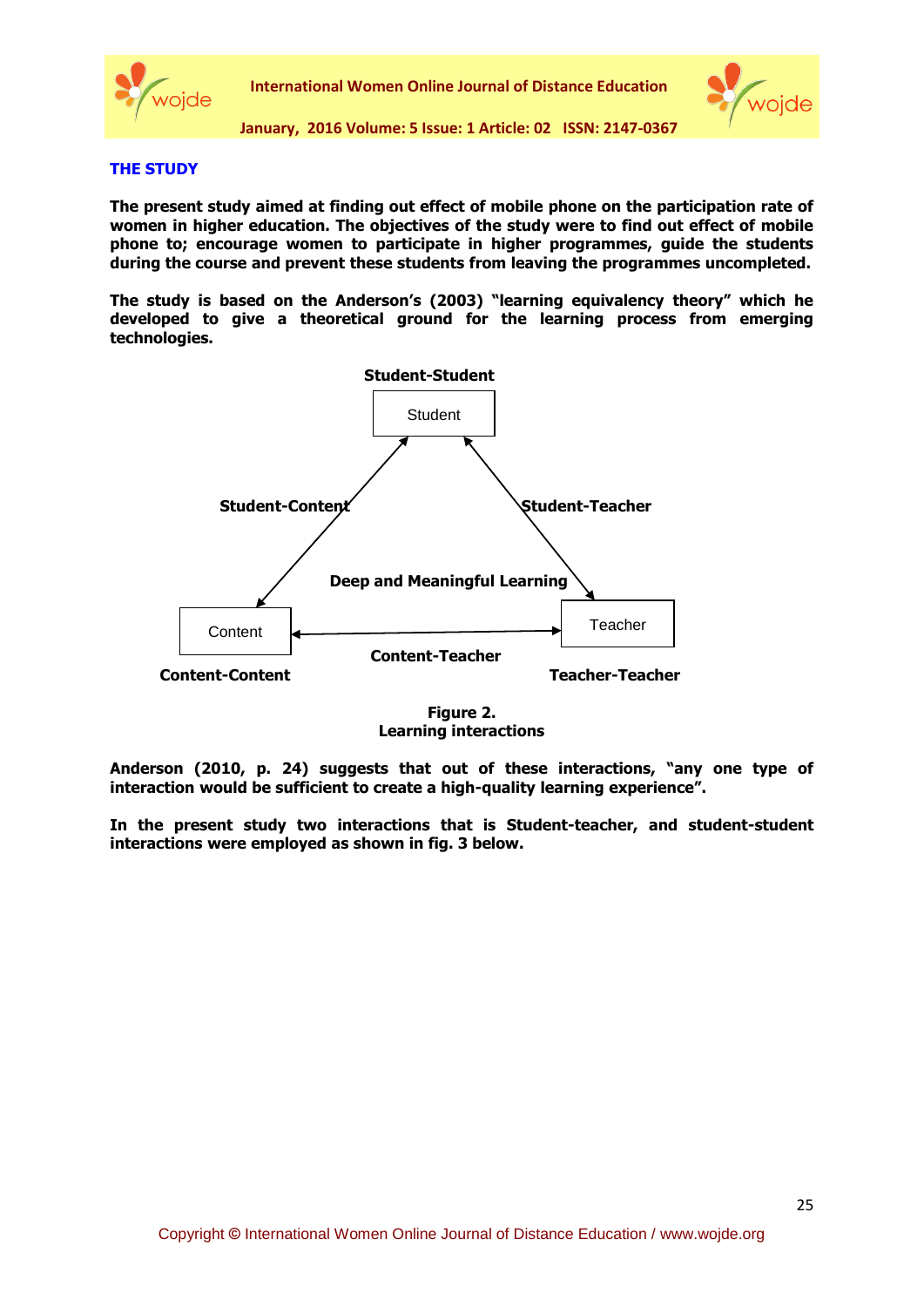





**Figure 3. Interactions of the participants in the study**

## **Definition of Variables and Terms**

#### **Bachelor Programme**

**Two years programme after 12 years of schooling.** 

**Contact: Here contact refers to communication by mobile phone either by direct call or through SMS.**

#### **Mobile Phone**

**A Portable telephone device that does not require the use of landlines.**

**Postgraduate Programme: After bachelor, a one year diploma or two years masters programme.** 

#### **Resource Center**

**The researchers' mobile phone to which the students made calls which were answered by the researchers or their associates. This mobile phone also had the function to divert the call to a particular teacher so that he may guide the student.**

#### **Hypothesis**

**H1: The students' participation into programmes of higher education can be increased by using the mobile phone**

**H2: The use of mobile phone would decrease dropout ratio of students.** 

**Sample**

**This experimental study consisted of two groups- experimental group and control group, each comprised of 200 women who passed their bachelor programme in 2007 and did not continue their further education.**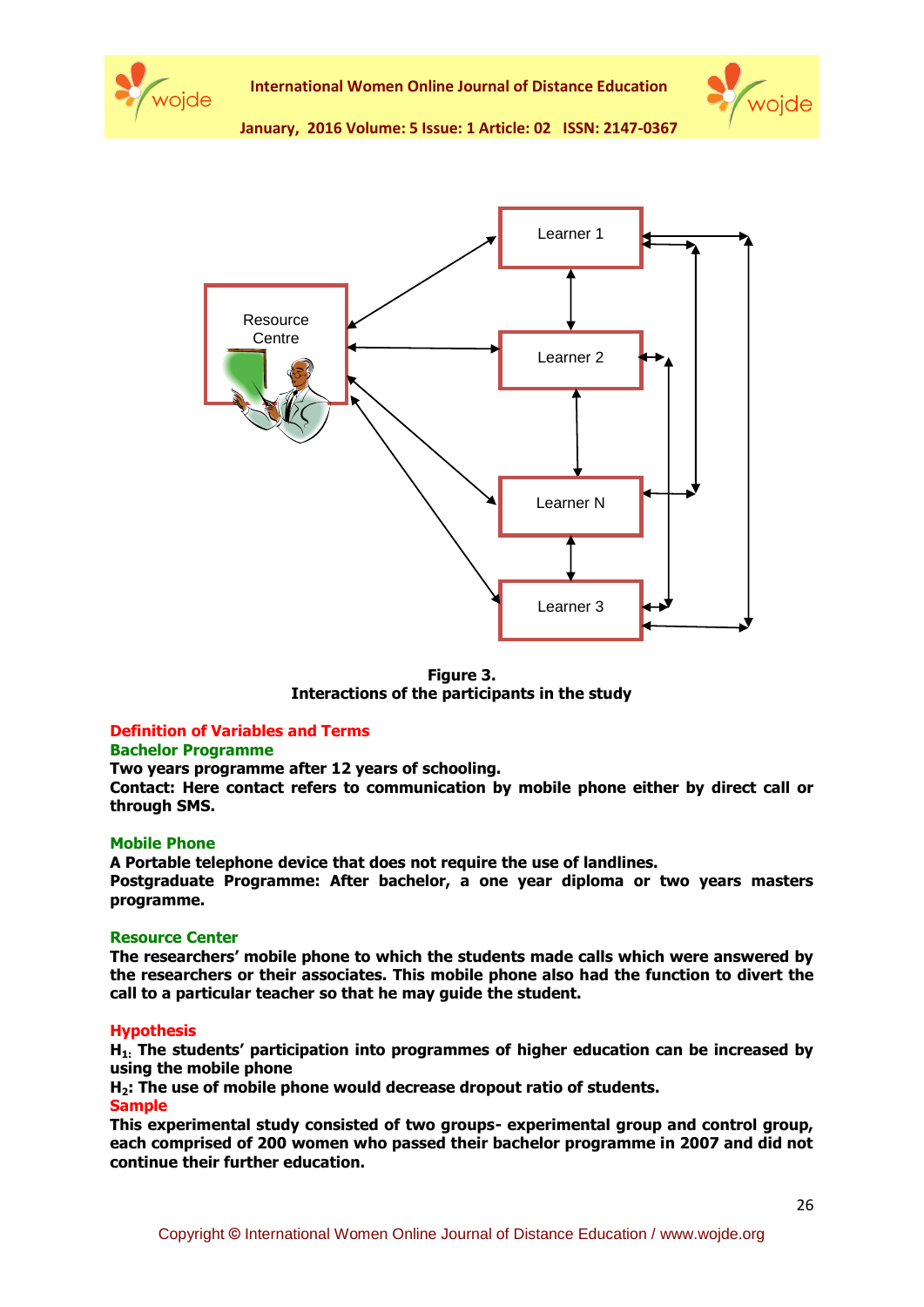



**The experimental group was further subdivided into sub-experimental and sub-control groups. The women were selected by convenient sampling method. The study was delimited to the tehsil Muzaffargarh of Punjab province of Pakistan.**

#### **METHOD**

**The list of female students who passed the B.A. examination as regular or private students was got from the examination department Bahauddin Zakaria University Multan was got along with the contact numbers.** 

**Keeping in mind the social constraints (many people think it unethical that an unknown person contacts/talks to even on phone a person of opposite sex), the researchers got services of an educated woman to talk to the students.** 

**They were contacted through mobile phone call, congratulated on success in the examination, and requested to participate in the research. In this way, a list of 200 students was completed. Initially the students were divided into two groups by random sampling method. The names of the groups were;**

- **1. "A" (The experimental group consisting of 100 members)**
- **2. "B" (The Control group consisting of 100 members)**

**The members of the group A were contacted and they were informed about the dates of admission into the universities for master degree programmes.** 

**They were also encouraged to take into some programme by explaining them the advantages of the higher education.** 

**The parents of the students who wanted to take admission but their parents were unwilling to allow them were also contacted. 68 members of group A got admission into post graduate programmes, out of which 18 got admission in formal education institutions of higher education while 50 members got admission in distance education programmes different universities.** 

**These 68 students who had got admission were divided into two groups that are Ax and Ay. Ax group consisted of 18 students who got admission in institutions of formal education and Ay consisted of 50 students who got admission in distance education institutions. These two groups were further subdivided into two more groups of each by random sampling method so that following subgroups were formed**

- **Ax1 (Consisting of nine students studying in formal education institutions)**
- **Ax2 (Consisting of nine students studying in formal education institutions)**
- **Ay1 (Consisting of 25 students studying in distance education institutions)**
- **Ay2 (Consisting of 25 students studying in distance education institutions)**

**Ax1 and Ay1 were the treatment groups while the Ax2 and the Ay2 were the control group. Every one of the students of Ax1 group was given the mobile number of other eight members of the group.** 

**Similarly, every one of the students of Ay1 group was given the mobile number of other 24 members of the group. The students of the treatment group were asked to contact with one another or the resource centre in case of any problem concerning their studies.**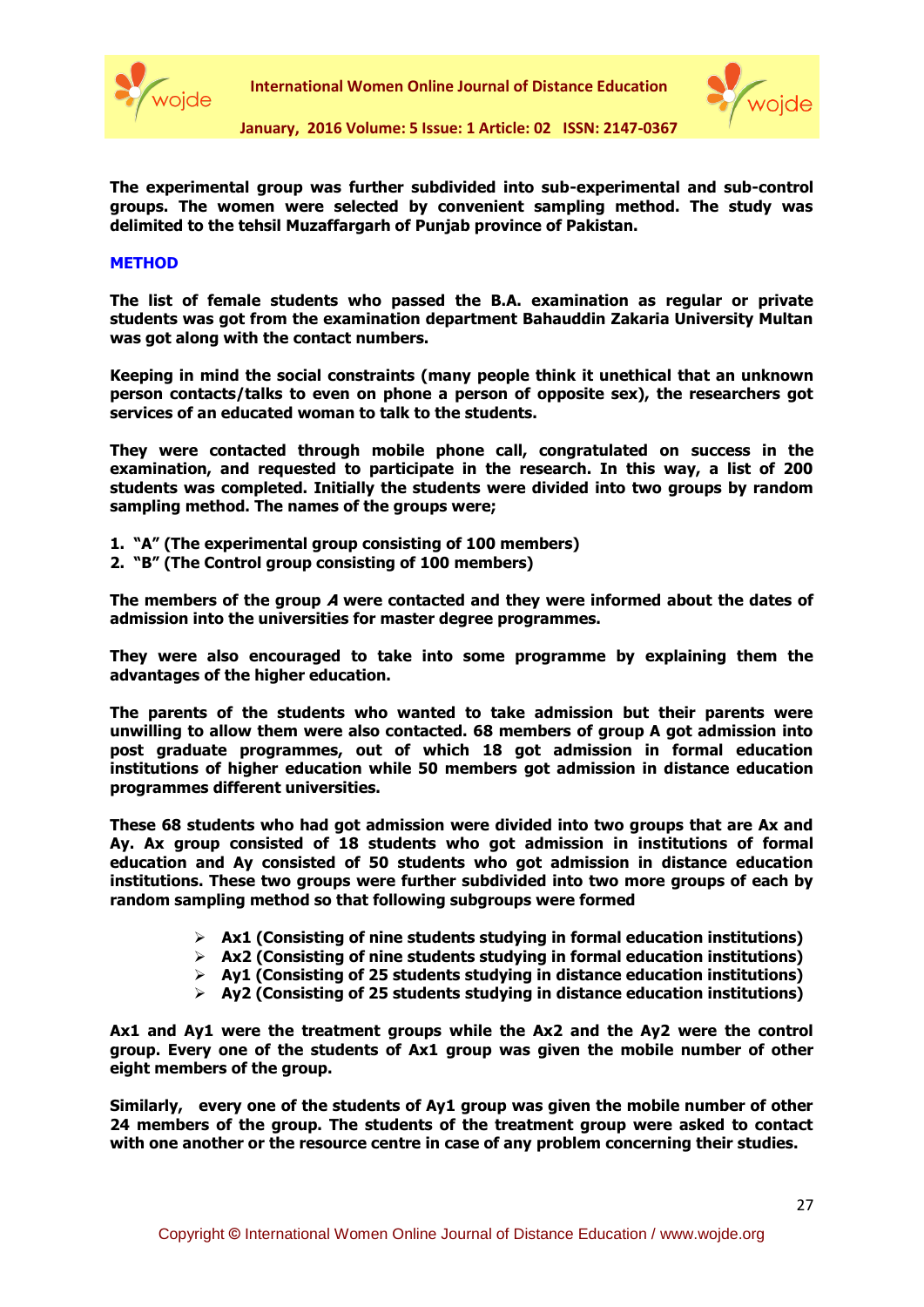



**January, 2016 Volume: 5 Issue: 1 Article: 02 ISSN: 2147-0367**

**At the resource centre the researcher had arranged the teachers of relevant field to properly answer the queries of the students and provide them guidance.** 

**The students of the treatment group were contacted off and on, asked about their academic progress, and were encouraged to study. So, the students of the treatment group were in contact with one another and with the resource centre. While the students of control group, after the admission, were neither contacted by the resource centre nor they were given the contact numbers of other students by the resource centre. However, they themselves might know or had contact with one another.** 

**This support was provided to the students for approximately two years- the duration necessary for the completion of their postgraduate programmes. During this period the performance of the students of all the groups (Ax1, Ax2, Ay1, and Ay2) in their respective institution was recorded.**

#### **FINDINGS**

**1. Table 1. shows that more students from group A (68%) continued their studies than those of group B (31%). There was no difference in the percentage of the students successfully completing their programmer between the two sub-groups.**

**Ay1 and Ay2. The Sub-group Ax1 had the highest (96%) success percentage of others. The successful completion percentage of group A was higher (91%) than that of B (55%).**

| <b>Group</b> | Total No.<br>οf<br><b>students</b><br>in group | The of students who<br>got admission |            |              | <b>Total No. of</b>  | The students who<br>successfully completed |            |
|--------------|------------------------------------------------|--------------------------------------|------------|--------------|----------------------|--------------------------------------------|------------|
|              |                                                | <b>Number</b>                        | Percentage | <b>Group</b> | students in<br>group | <b>Number</b>                              | Percentage |
| A            | 100                                            | 68                                   | 68         | Ax1          | 25                   | 24                                         | 96         |
|              |                                                |                                      |            | Ay1          | 9                    | 8                                          | 89         |
|              |                                                |                                      |            | Ax2          | 25                   | 15                                         | 60         |
|              |                                                |                                      |            | Ay2          | 9                    | 8                                          | 89         |
| B            | 100                                            | 31                                   | 31         | в            | 31                   | 17                                         | 55         |

### **Table: 1 The success rate of the students**

**2. The Fig. 4 shows that net success percentage of group A was much higher (81%) than that of group B (55%).**



**Figure: 4 Net Success percentages of the students**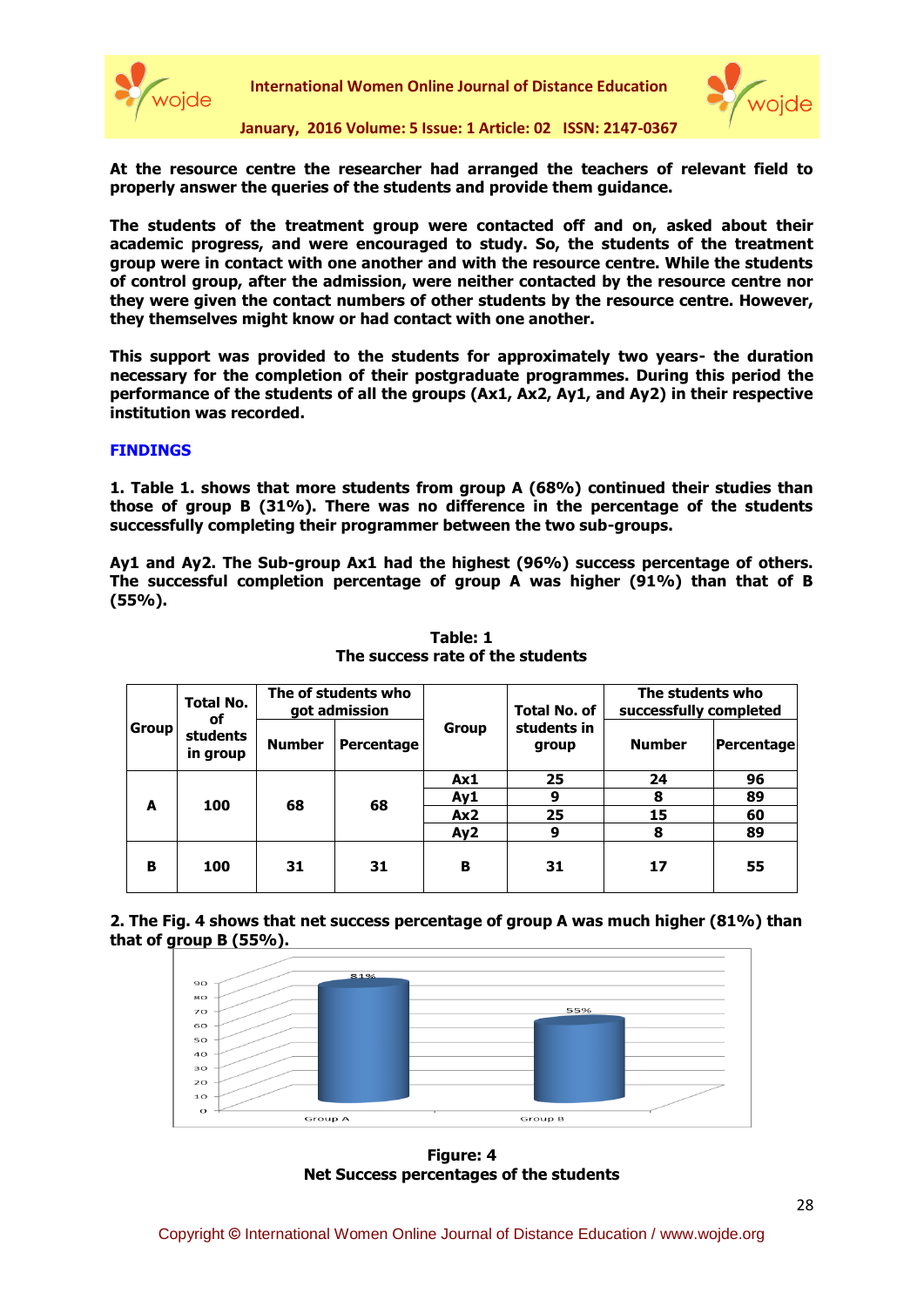



**3. Table 2 shows that the students of the Ax1 made significantly more contacts (about five contacts per student per month) with the resource centre as compared to those of the Ay1 group. The students of Ax2 and Ay2 never contacted the resource center.** 

| Table 2.                                                                   |  |  |  |  |  |  |
|----------------------------------------------------------------------------|--|--|--|--|--|--|
| Number of contacts per month made by the students with the resource centre |  |  |  |  |  |  |
|                                                                            |  |  |  |  |  |  |

| <b>Group</b>    | <b>Total No. of</b><br>students in group | <b>Number of Contacts</b><br>initiated by the students | <b>Average contact</b><br>per student |
|-----------------|------------------------------------------|--------------------------------------------------------|---------------------------------------|
| Ax1             |                                          | 119                                                    | 4.76                                  |
| Ay1             |                                          |                                                        | 1.89                                  |
| Ax2             | 25                                       |                                                        |                                       |
| Ay <sub>2</sub> |                                          |                                                        |                                       |

**4. Fig. 5 shows that the students of Ax1 group had the highest (64) average than those of other groups. The average score of the Ax1 was better than that of Ax2 and the average score of Ay1 was better than that of Ay2.** 



#### **Figure 5.**

**Average marks of the students in final transcript CONCLUSIONS AND DISCUSSION**

**It is clear that the participation rate in higher education of the students who were guided and encouraged through the mobile phone was significantly greater than those who were not guided.** 

**Similarly, there was a marked difference in the rate of successful completion of the programmers between the distance-learners who had been continuously contacted and the distance learners who were not contacted. However, the contacts did not contributed much to the success of the students of the formal education institutions. The net success percentage of group A was much higher (81%) than that of group B (55%). It shows that the contacts through mobile phones have a positive effect on the enrolment and the success of the students.**

**The students of distance education institutions contacted more than the students of the formal institutions. It means that the distance education students need more help and they can be effectively guided through the use of mobile phones. The performance of the students who got continuous help through the mobile phones was significantly better than those who did not. This difference was greater (27%) between the students of distance education institutions and comparatively less (3%) between the students of the formal institutions.**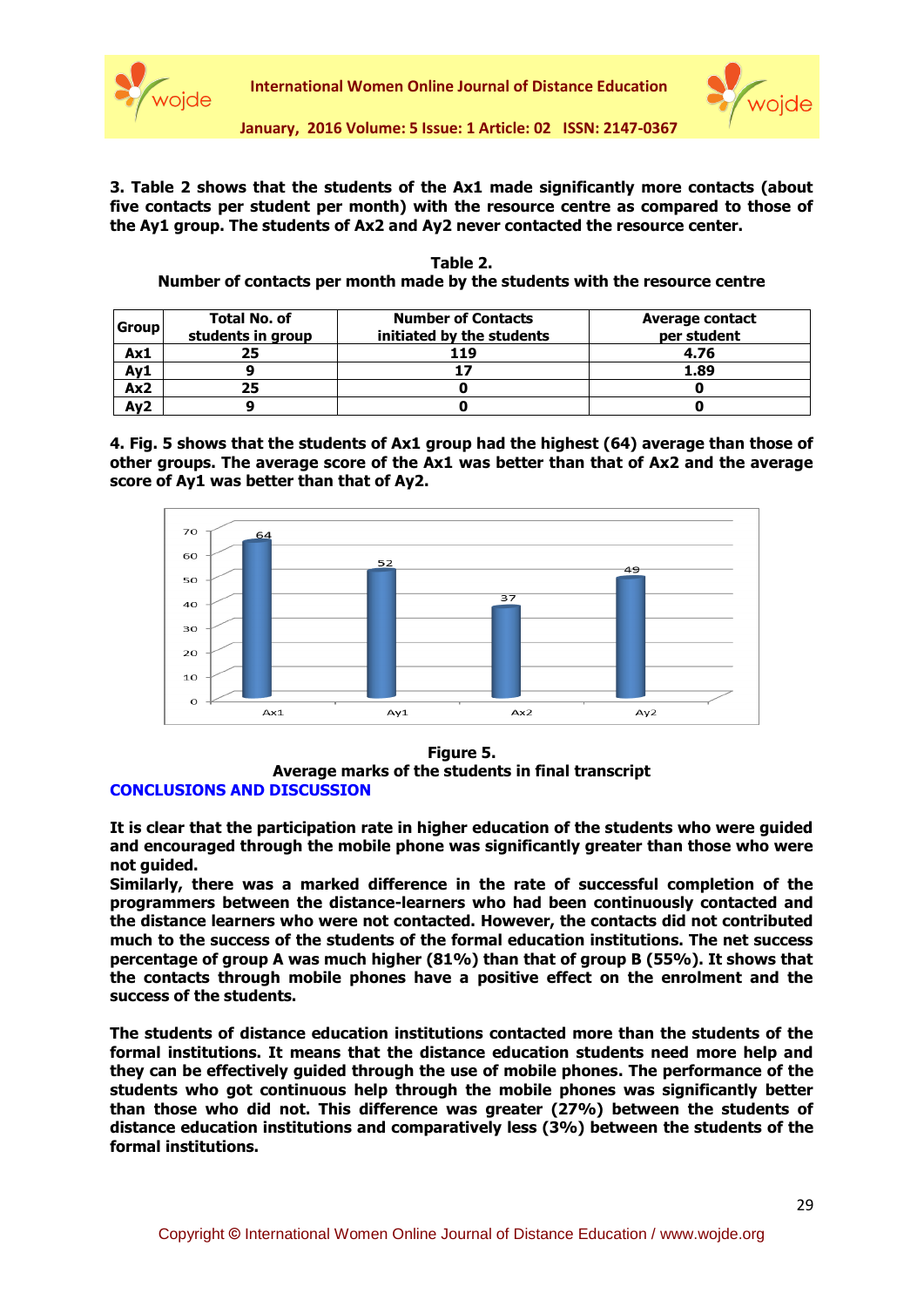



**The drop out ratio of the students who were guided through the mobile phone contacts was significantly less (19%) than those who were not guided (49%). Similarly, there was a remarkable difference (36%) of drop out ratio between the distance students who were provided continuous guidance (4%) and those of who were not provided (40%). There was no difference of drop out ratio between the students of formal institutions.** 

#### **BIODATA AND CONTACT ADDRESSES OF THE AUTHORS**



**Professor Dr. N. B. JUMANI is working as Professor, Department of Education, Faculty of Social Science, International Islamic University Islamabad, Pakistan. Prof. Jumani has acquired his academic credentials for B.Ed, M.Ed., M.Phil., Ph.D., and Post Doc. His areas of study and specialization have been Teacher Education, Curriculum Development, and Distance Education. Having studied and researched in traditional education and distance education fields, he has acquired relevant competencies to deal with formal face-to-face education and distance education systems.** 

**Prof. Jumani has been in the field of education for over 25 years and dealt with different levels of educational systems from Secondary to University level as well as in policy making organization- Curriculum Wing of Federal Ministry of Education Pakistan. Moreover, he carries an expertise of working in internal projects i.e Teacher Training Project assisted by Asian Development Bank and Pre-Service Teacher Education Program assisted by USAID.**

**For his Post Doctorate he has undergone training at Deakin University, Australia and for Modern Distance Education technology, he underwent training at Jilin University, China. This international exposure has enabled him to apply the acquired knowledge to the modern educational systems.**

**Prof.Dr. Jumani has been widely published in different journals of repute both within Pakistan and outside. He has been publishing his research with highly reputed and recognized research journals over a decade. His work has got space in the International Journals published not only in Pakistan, also from India, USA, Turkey, Japan, South Africa and Azerbaijan etc. He has written a good number of chapters/units/books on education in general and teacher training in particular.** 

**Moreover, has also written and reviewed a lot of scripts of educational programs/teacher education programs for radio and T.V. He is member of national curriculum review committee of Higher Education Commission as well as Federal Ministry of Education Pakistan.**

**Prof. Jumani is on the Editorial Board of Journals of high standards, like IRRODL (International Review of Research in Open and Distance Learning – published from Canada), TOJDE (Turkish online Journal of Distance Education – published from Turkey), Turkish Online Journal of Education Technology (published from Turkey) EJEL (Electronic Journal of E-Learning – published from United Kingdom), Quarterly Review of Distance Education (published by Information Age Publishing, USA), CIER (Contemporary Issues in Education Research – published from USA) etc, in addition to being on the Board for Pakistan Journal of Education and Asian Journal of Distance Education published from Japan. These journals are very reputed and publish papers from authors after thorough and robust review process. He has also a privilege of being on the technical/advisory panel of many international conferences. Moreover, He is member of different national and international professional organizations/ associations in the field of education and**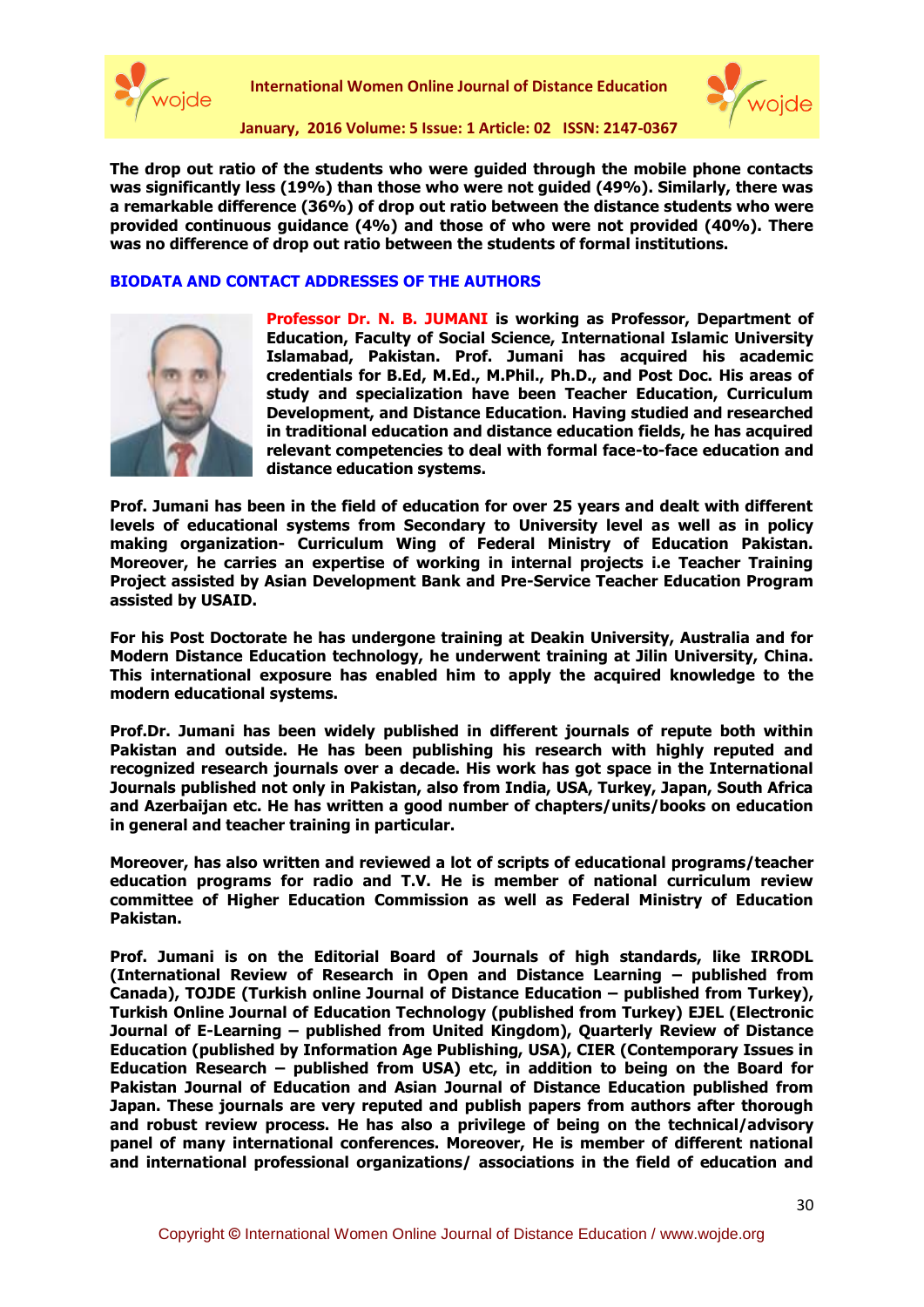



**training. Prof. Jumani has been guiding research scholars for M.Phil.and Ph.D. level in different areas of teacher education. In addition to that he has guided students for M.A. (Education) and M.Ed. also. He is also on the panel of external evaluators of PhD thesis in the universities of technologically advanced countries.**

**Prof. Dr. Jumani has visited countries like Canada, Greece, Australia, China and Kingdom of Saudi Arabia. These countries reflect different cultures and degree of development. Interactions with other academics in those countries have provided him an understanding for international cooperation and cultures. Prof. Dr. Jumani is interested in extracurricular activities too, like having won Education Talent Award in 1996, Outstanding performance in English Essays in 1992-93, attending training of teachers in formal and non-formal education conducted by Ministry of Education, Govt. of Pakistan and Commonwealth Secretariat, London, online discussion to the Australia/Pakistan/Iran Education Project in 2007etc indicate his diverse abilities and interests.**

**Prof. Dr. N. B. JUMANI, FRSA Professor of Education and Dean Faculty of Social Sciences, International Islamic University,New Campus, (Block- I,Room Number-107),Sector H-10, Islamabad, PAKISTAN Univ: URL: [http://www.iiu.edu.pk](http://www.iiu.edu.pk/) Mobile Number: +92-333-5163083 Office Number: +92-51-9257961 or +92-51-9258079 Fax Number: +95-51-9258004 Skype name: nbjumani2 Email: [nb.jumani@ iiu.edu.pk](nb.jumani@%20iiu.edu.pk) URL: [http://www.iiu.edu.pk/index.php?page\\_id=92](https://cas.porsuk.anadolu.edu.tr/owa/redir.aspx?C=b253bd8539bc4acab93650585ad155a6&URL=http%3a%2f%2fwww.iiu.edu.pk%2findex.php%3fpage_id%3d92)**



**Dr. SAMINA YASMIN MALIK is working as Associate Professor, Department of Education, Faculty of Social Science, International Islamic University Islamabad, Pakistan. Dr. Malik's areas of study and specialization have been Higher Education, Gender Issues in Education, Education Leadership, and Educational Psychology. Dr. Malik has been in the field of education for over 10 years and serving in International Islamic University since eight years. Her Post Doctorate training is from United Kingdom. Dr. Malik has been published in different journals of repute both within Pakistan and outside.** 

**She has been publishing her research with highly reputed and recognized research journals over a decade. Her work has got space in the International Journals published not only in Pakistan but also from other countries of the world. Dr. Malik has been guiding research scholars for M.Phil. and Ph.D. level in different areas of teacher education. In addition to that she has guided students for M.A. (Education) and M.Ed. also.** 

**Associate Professor Dr. Samina Yasmin MALIK Deputy Dean/Chairperson / Associate Professor Phd (Education), Post Doctorate (UK) Area of Specialization: Education Phone: 051-9019371 Email: [samina.malik@iiu.edu.pk](mailto:samina.malik@iiu.edu.pk)**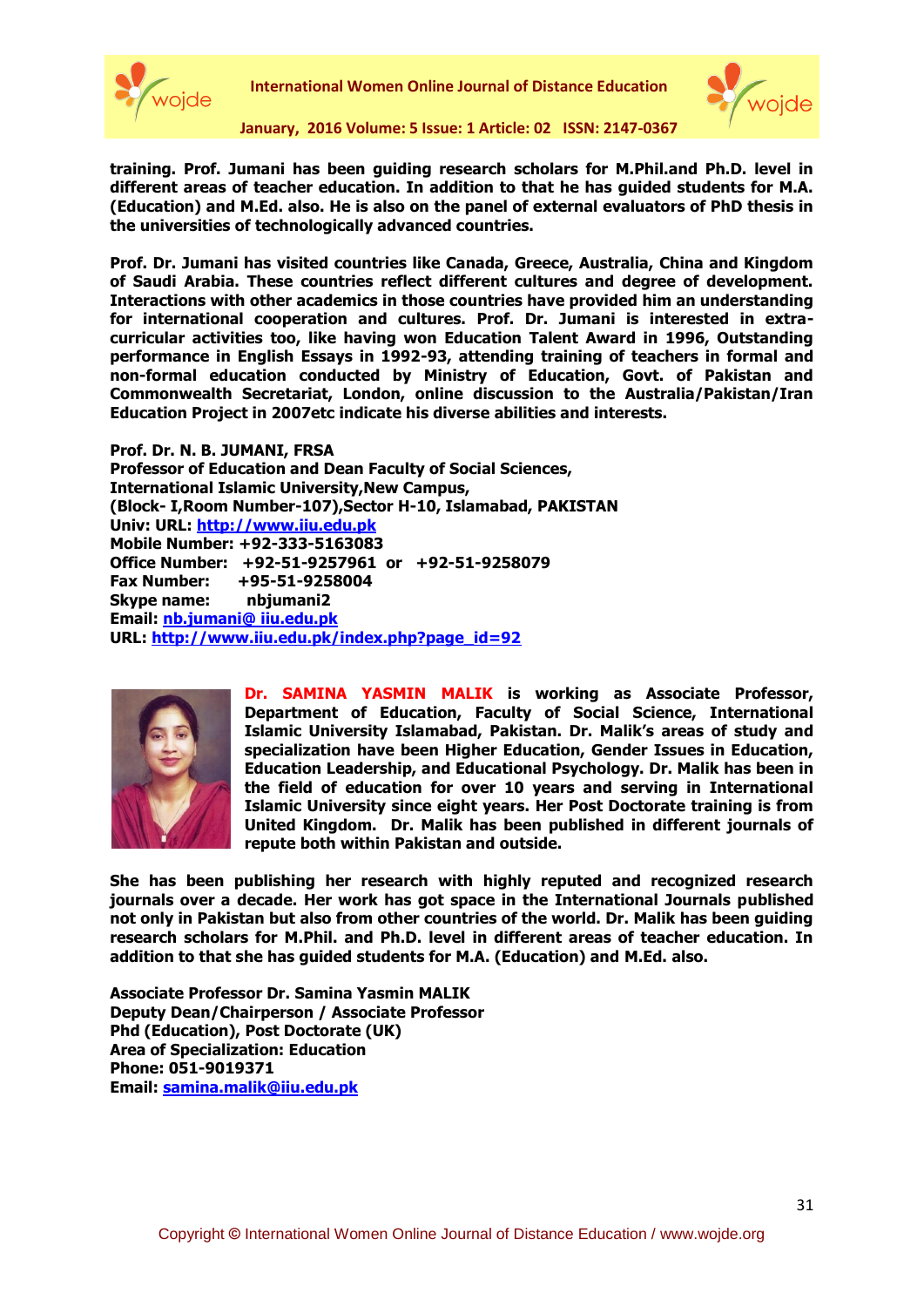



**January, 2016 Volume: 5 Issue: 1 Article: 02 ISSN: 2147-0367**



**Abdul Jabbar BHATTI is working in Punjab Education Department as Subject specialist, currently he is PhD scholar at Department of Education, Faculty of Social Science, International Islamic University Islamabad, Pakistan. Abdul Jabbar Bhatti has acquired diversity in his academic qualifications (B. Sc. M. A. (English), B. Ed. (Science education), M. Ed. (Science education), and M. Phil (Distance and nonformal education). His areas of study and specialization have been Distance Education, science Education, and Curriculum Development. He has published research articles in these areas in various journals.** 

**He has studied and researched in traditional formal as well as distance education fields and acquired relevant competencies to deal with formal face-to-face education and distance education systems. He is Subject Specialist in the Punjab Education Department and he has been serving the department for over 14 years. He has taught at different levels of education from secondary to master level.**

#### **REFERENCES**

**Ally, M. (Ed.). (2009). Mobile Learning: Transforming the Delivery of Education and Training. Edmonton: AU Press. Accessed on March 5, 2013. Retrieved from [http://www.aupress.ca/books/120155/ebook/99Z\\_Mohamed\\_Ally\\_2009-](http://www.aupress.ca/books/120155/ebook/99Z_Mohamed_Ally_2009-MobileLearning.pdf) [MobileLearning.pdf](http://www.aupress.ca/books/120155/ebook/99Z_Mohamed_Ally_2009-MobileLearning.pdf)**

**Anderson, T. (2003). Getting the mix right: An updated and theoretical rationale for interaction. International Review of Research in Open and Distance Learning, 4 (2). Retrieved from [http://www.irrodl.org/index.php/irrodl/article/view/ 149/708](http://www.irrodl.org/index.php/irrodl/article/view/%20149/708)**. **Accessed on March 15, 2013.**

**Anderson, T. (2010). Theories for Learning with Emerging Technologies in G. Veletsianos (Ed.) Emerging technologies in distance education. Edmonton: AU Press. Retrieved from [http://www.aupress.ca/books/120177/ebook/ 99Z\\_Veletsianos\\_2010-](http://www.aupress.ca/books/120177/ebook/%2099Z_Veletsianos_2010-Emerging_Technologies_in_Distance_Education.pdf) [Emerging\\_Technologies\\_in\\_Distance\\_Education.pdf](http://www.aupress.ca/books/120177/ebook/%2099Z_Veletsianos_2010-Emerging_Technologies_in_Distance_Education.pdf)**. **Accessed on March 12, 2013.**

**Attewell, J. (2004). Mobile Technologies and Learning. Paper published on the Learning and Skills Development Agency website. Accessed on March 21, 2013. Retrieved from <http://www.lsda.org.uk/files/pdf/041923RS.pdf>**

**Dawn. (2011) Pakistan ranks 5th in Asia in mobile phone users as more than 100 million people are using mobile phones in the country. Accessed on April 4, 2013. Retrieved from [http://www.dawn.com/2011/07/27/pakistan-ranks-5th-in-asia-in-mobile-phone](http://www.dawn.com/2011/07/27/pakistan-ranks-5th-in-asia-in-mobile-phone-users.html)[users.html](http://www.dawn.com/2011/07/27/pakistan-ranks-5th-in-asia-in-mobile-phone-users.html)**.

**Deviney, N., & C. von Koschembahr. 2004. Learning goes mobile. Human Resource Executive. Accessed on January 7, 2013. Retrieved from [http://www.workindex.com/editorial/train/trn0402-02.asp.](http://www.workindex.com/editorial/train/trn0402-02.asp).**

**Hayes, P., Weibelzahl, S., & Hall, T. (n.d.). Mobile technologies in education -ubiquitous scaffolding and support for undergraduate students. Accessed on May 5, 2013.Retrieved from <http://www.easy-hub.org/stephan/hayes-ml06.pdf>**.

**Keegan, D. (2005). The incorporation of mobile learning into mainstream education and training. Paper presentation, mLearn 2005, the 4th world conference on mobile learning, October 25-28, Cape Town, South Africa.**